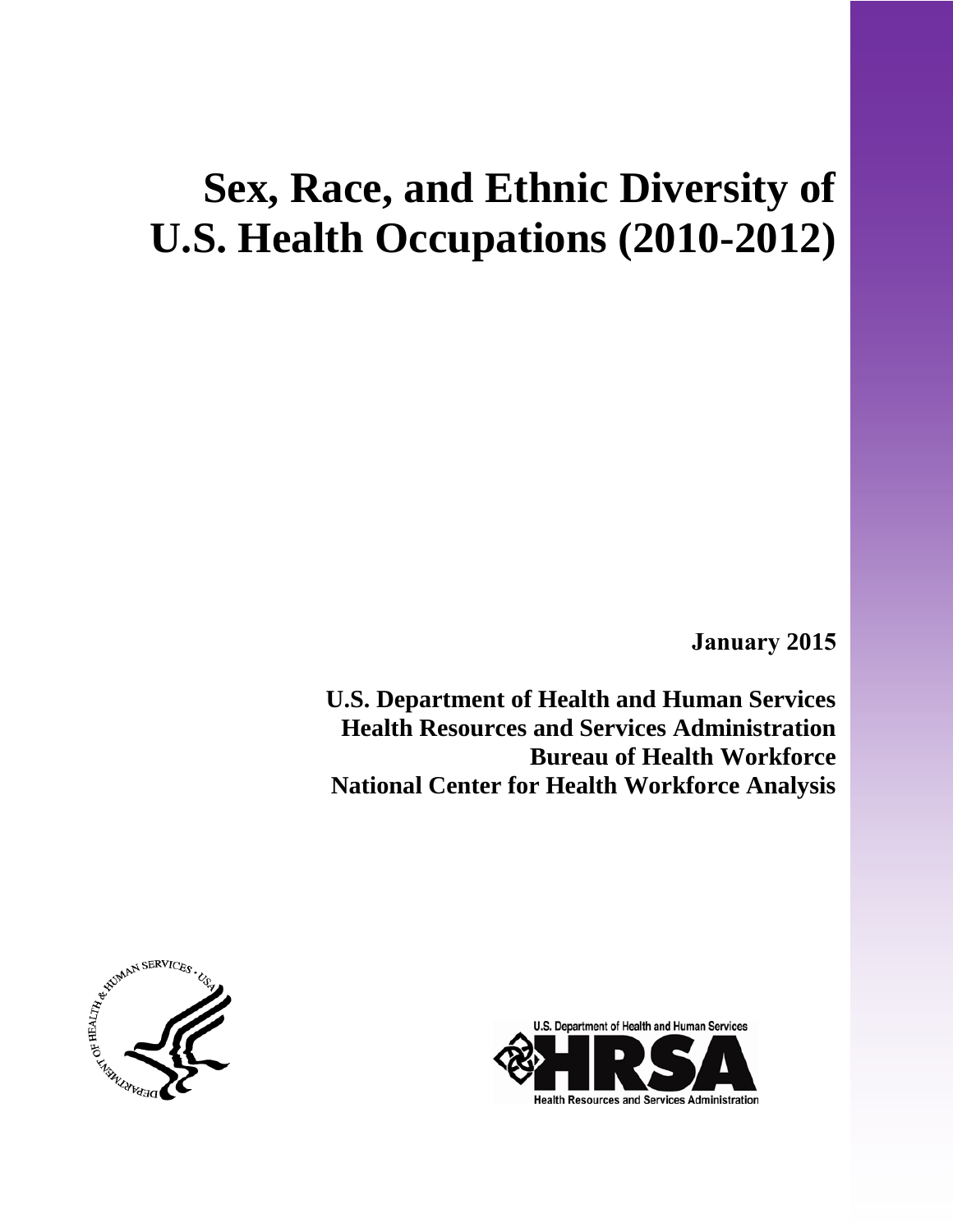# **About the National Center for Health Workforce Analysis**

The National Center for Health Workforce Analysis informs public and private-sector decision-making related to the U.S. health workforce by expanding and improving health workforce data and its dissemination to the public, and improving and updating projections of the supply of and demand for health workers. For more information about the National Center please visit our website at [http://bhw.hrsa.gov/healthworkforce/index.html.](http://bhw.hrsa.gov/healthworkforce/index.html)

Suggested citation:

U.S. Department of Health and Human Services, Health Resources and Services Administration, National Center for Health Workforce Analysis. Sex, Race, and Ethnic Diversity of U.S. Health Occupations (2010-2012), Rockville, Maryland; 2014.

Copyright information:

All material appearing in this documentation is in the public domain and may be reproduced or copied without permission. Citation of the source, however, is appreciated.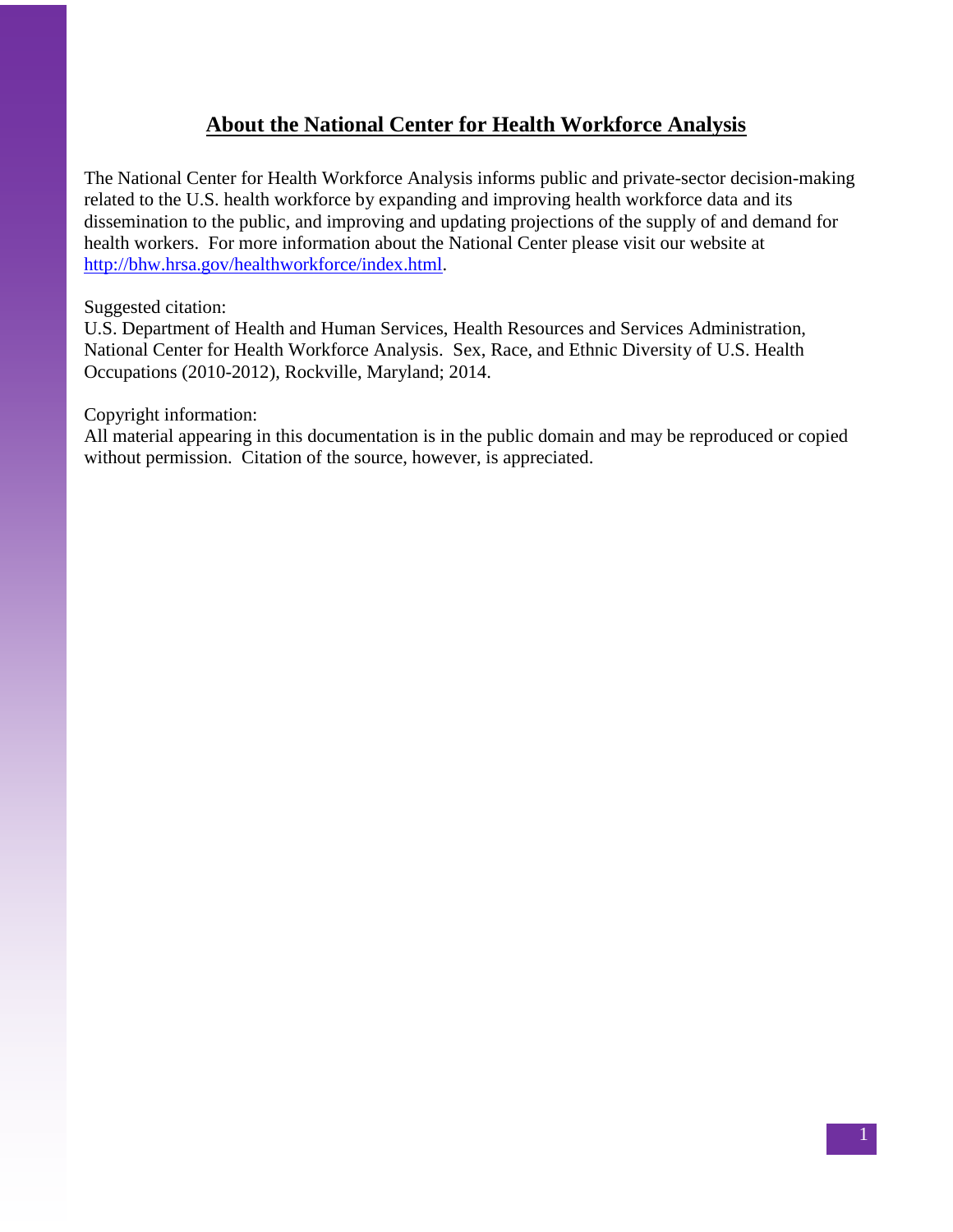# **Sex, Race, and Ethnic Diversity of U.S. Health Occupations (2010-2012)**

## **KEY FINDINGS**

According to the 2010-2012 American Community Survey Public-Use Microdata Sample:

- $\triangleright$  Females represent the majority of workers in most U.S. health occupations (27 of 32), accounting for more than 80 percent of workers in nearly half (15 of 32) of these occupations.
- $\triangleright$  The majority of workers are male in 5 health occupations: Dentists, Chiropractors, Emergency Medical Technicians and Paramedics, Physicians, and Optometrists.
- $\triangleright$  Whites and Asians are the most represented race subgroups among the occupations found within the *[Health Diagnosing and Treating Practitioner](#page-7-0)*s grouping.
- Representation of Blacks and Hispanics is greatest among *[Healthcare Support Occupations,](#page-7-1)* for American Indians and Alaska Natives among the *[Health Technologists and Technicians](#page-7-2)* subcategory, and for Native Hawaiians and Other Pacific Islanders among *[Personal Care and](#page-7-3)  [Service Occupation](#page-7-3) workers.*

# **Background**

 $\overline{a}$ 

HRSA's primary mission is to help ensure access to care for all Americans. One key component of this mission is to strengthen the health workforce—making sure we have an adequate supply and distribution of well-prepared health workers to meet the nation's health care needs. A diverse workforce is vitally important to ensuring our nation has accessible, affordable, and quality health care.

HRSA defines diversity as "all the ways in which people differ, including innate characteristics (such as age, race, gender, national origin, mental or physical abilities, and sexual orientation) and acquired characteristics (such as education, socioeconomic status, religion, work experience, language skills, cultural values, geographic location, family status, organizational level, work style, philosophical and intellectual perspectives, etc.).<sup> $n<sup>1</sup>$ </sup> In an effort to disseminate updated U.S. health workforce information, this brief provides data on the sex, race, $2$  and Hispanic or Latino ethnic diversity for 32 U.S. health occupations.

For the purpose of this brief, the *U.S. working-age population* is used to represent the current workforce in the nation and includes the U.S. population 16 years of age or older who are currently employed or who were recently employed and are now seeking employment (e.g., individuals unemployed because they were laid off). Among the *U.S. working-age population*, 32 health occupations were identified to represent the *health workforce*. All occupations

<sup>&</sup>lt;sup>1</sup>HRSA Policy Statement on Workforce Diversity and Inclusion, January 2014.

<sup>2</sup>Race categories include White (non-Hispanic), Black/African-American, Asian, American Indians and Alaska Natives (non-Hispanic), Native Hawaiians and Other Pacific Islanders, and Multiple/Other Race (non-Hispanic).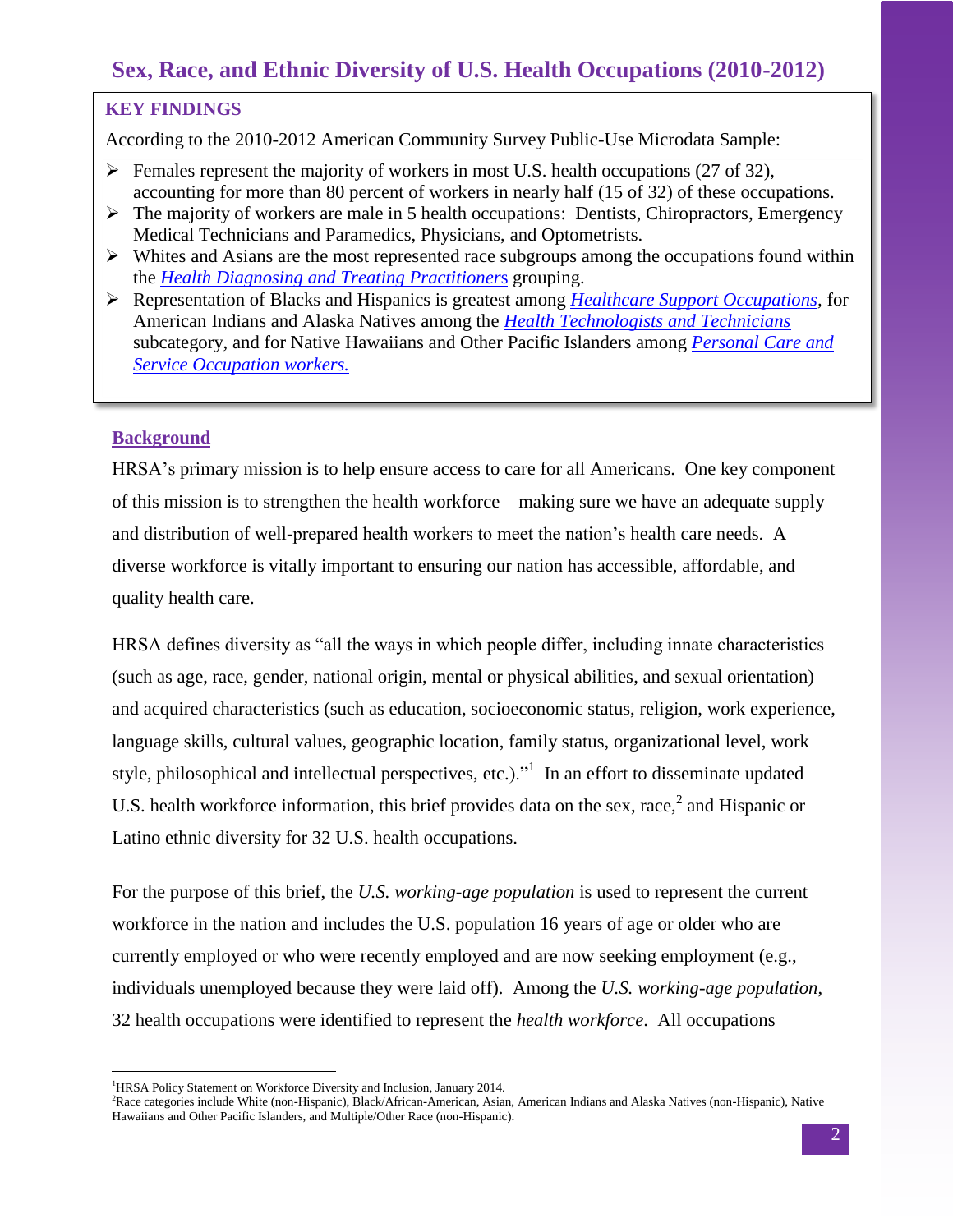included in this brief are defined and found among the categories/groupings created by the 2010 Standard Occupational Classification (SOC) system. For the period 2010-2012, the 32 occupations included in the *health workforce* represent approximately 10 percent of the *U.S. working-age population.*<sup>1</sup> (See the "About the Data" section for additional information on definitions and selection rationale for the occupations included in this analysis.)

## **Findings**

#### **Sex**

The data presented in Table 1 show the distribution by sex of the U.S. working-age population and for 32 identified health occupations. Although males represent a larger proportion of the overall U.S. working-age population (52.8 percent), for 27 of the 32 health occupations, females represent a higher proportion of workers. For the remaining five (5) health occupations, males represent a higher proportion. All but one of these health occupations are within the *Health Diagnosing and Treating Practitioner* occupational subcategory, with Emergency Medical Technicians and Paramedics (69.3 percent male) being the only outlier (*Health Technologists and Technicians* occupational subcategory). On the other hand, the largest proportion of female workers is within the *Management, Healthcare Support,* and *Health Technologists and Technicians* categories.

#### **Race and Ethnicity**

 $\overline{a}$ 

With respect to race, Whites make up the majority of the U.S. working-age population (77.6) percent) compared with Blacks or African Americans (13.6 percent), Asians (6 percent), and individuals reporting multiple races or other race (2 percent). Both American Indians and Alaska Natives and Native Hawaiians and Other Pacific Islanders represent less than 1 percent of the U.S. working-age population (0.7 percent and 0.2 percent, respectively).<sup>2</sup> In regard to ethnicity, Hispanics or Latinos comprise 15.5 percent of the U.S. working-age population. The largest proportion of workers in each of the 32 identified health occupations are White (Non-Hispanic). Table 2 shows the distributions by race for the 32 health occupations while Table 3 provides the ethnicity data for these occupations among Hispanics or Latinos. Race and ethnicity findings for the examined health occupations are discussed in greater detail in the occupational subsections of the report that follow.

<sup>&</sup>lt;sup>1</sup>HRSA analysis of the U.S. Census Bureau, American Community Survey (ACS) Public Use Microdata Sample (PUMS), 2010-2012. <sup>2</sup>HRSA analysis of the ACS PUMS, 2010-2012.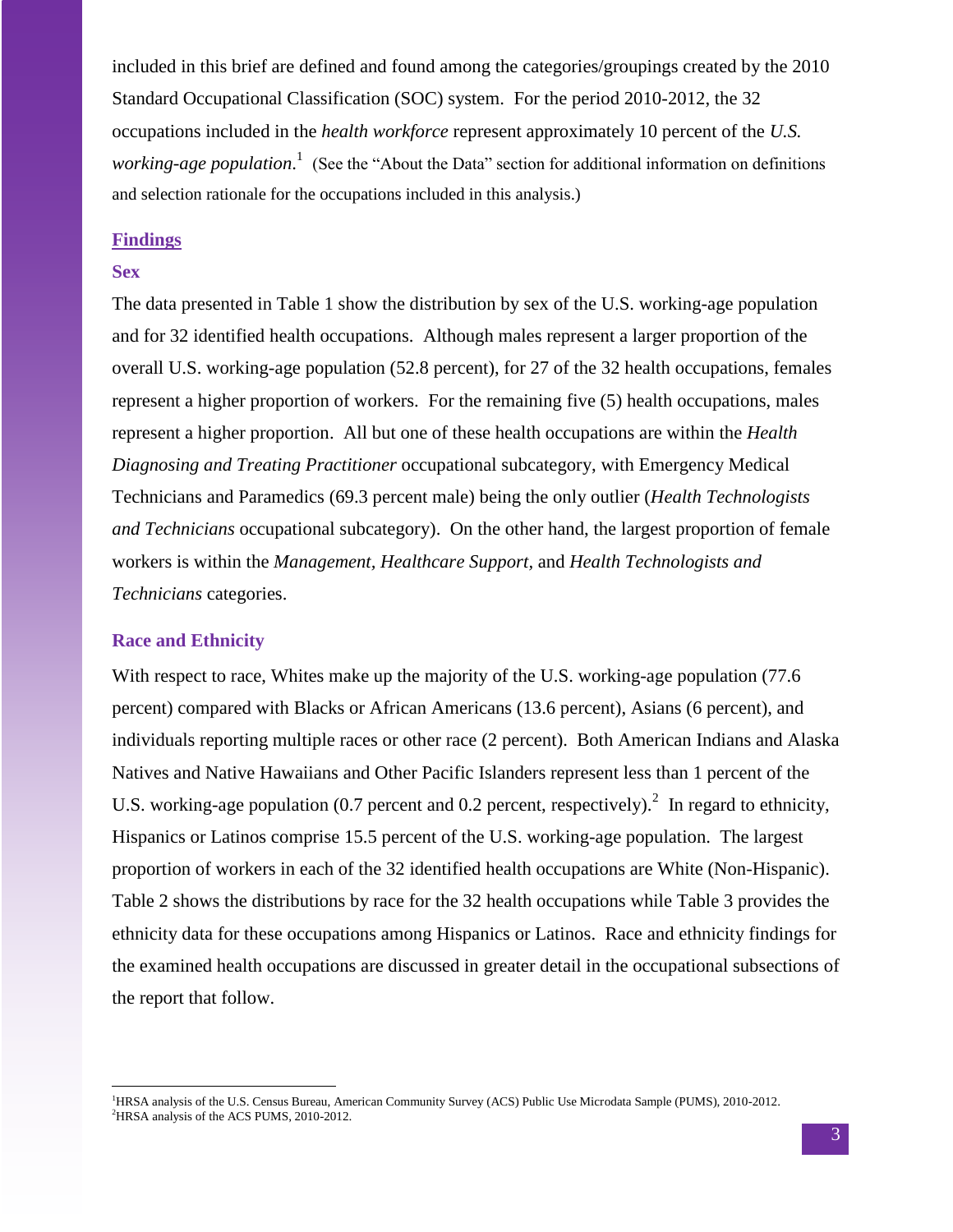#### *Life, Physical, and Social Science and Community and Social Service Occupations*

Psychologists, the only occupation included under the *Life, Physical, and Social Science Occupation* heading, identify their race as White nearly 90 percent of the time. All other race and ethnicity subgroups are greatly underrepresented among Psychologists when compared to their distributions within the U.S. working-age population as a whole. Among Counselors and Social Workers (*Community and Social Service Occupations*), Blacks have nearly twice their representation in these two occupations (approximately 22 and 25 percent, respectively) in comparison to their representation in the U.S. working-age population. American Indians and Alaska Natives and individuals reporting multiple or other race also have a higher percentage of individuals in *Community and Social Service Occupations* than their representation in the U.S. working-age population, whereas representation of Native Hawaiian and Other Pacific Islanders in these occupations were nearly equivalent (0.2 percent) to their proportion in the U.S. workingage population. Hispanics are underrepresented in all three of these occupational categories.

#### *Healthcare Practitioners and Technical Occupations*

Overall, Whites and Asians are more represented among the occupations found within the *Health Diagnosing and Treating Practitioners* subcategory — occupations that often require many years of education or training — than in the U.S. working-age population altogether. Conversely, American Indians, Alaska Natives, Native Hawaiians, Other Pacific Islanders, Blacks, and individuals reporting multiple or other race are, in general, far less underrepresented in this subcategory. This is also true for Hispanics. However, there are a few notable exceptions: Black dietitians and nutritionists (15.4 percent) and individuals who identified as being of multiple or other race who work as physician assistants (2.9 percent) and physicians (2.2 percent). Asians are underrepresented among two occupations – advanced practice registered nurses (4.0 percent) and speech-language pathologists (2.1 percent).

Among the *Health Technologists and Technicians* subcategory, Blacks have their largest representation (25 percent) among licensed practical/vocational nurses, nearly twice their representation in the overall U.S. workforce. Similarly, American Indians and Alaska Natives and Asians have twice their national workforce level of representation among occupations such as medical and clinical laboratory technologists and technicians, and among medical records and health information technician occupations. However, Hispanics are underrepresented in all occupations in this subcategory.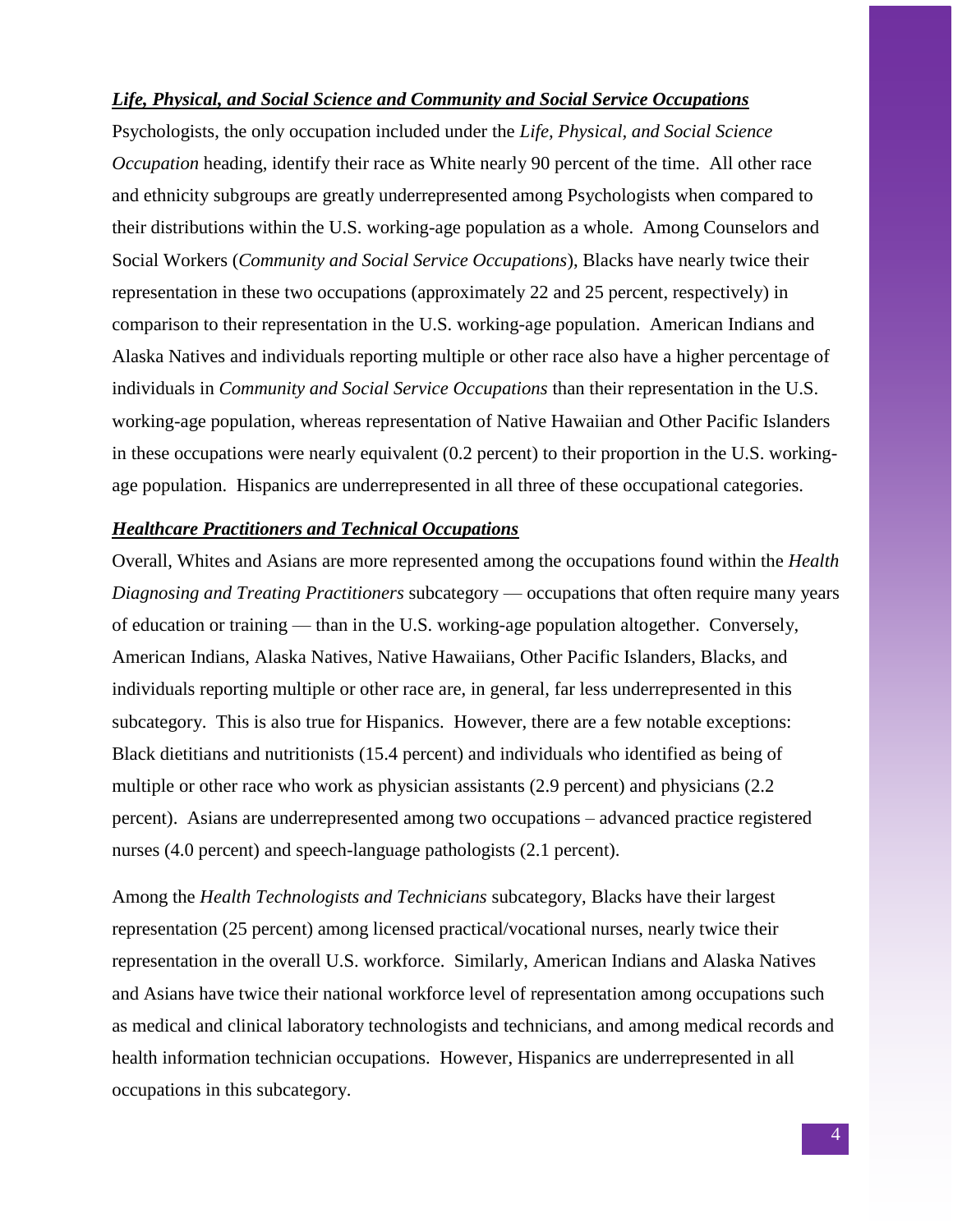## *Healthcare Support and Personal Care and Service Occupations*

Similar to the health technical occupations, there is varying racial and ethnic representation among all the *Healthcare Support Occupations* — occupations that generally require fewer years of education or training. However, a few distinctions within specific occupations can be identified. For example, Blacks have their highest proportion among Nursing, Psychiatric, and Home Health Aides (37.5 percent) while Hispanics have their highest representation among Dental Assistants (22.5 percent), both of which are greater percentages than their proportion in the overall national workforce. In addition, American Indians and Alaska Natives along with Native Hawaiians and Other Pacific Islanders have their largest proportion of workers (1.2 percent and 0.6 percent, respectively) among Personal Care Aides (*Personal Care and Service Occupation*). Conversely, Whites have their lowest representation among Nursing, Psychiatric, and Home Health Aides (54 percent).

#### **Discussion**

 $\overline{a}$ 

In 2006, HRSA released a report entitled *"The Rationale for Diversity in the Health Occupations: A Review of the Evidence"* that examined the evidence to better understand the impact of health workforce diversity on health outcomes. Specifically, the report reviewed four pathways: service patterns (i.e., diverse providers are more likely to serve diverse populations, thereby improving access); racial, ethnic, and language concordance (i.e., patients who see providers of a similar, diverse background will have improved communication and decisionmaking); trust in the health care delivery system (i.e., greater diversity will increase trust); and occupational advocacy (i.e., diversity among providers will lead to more leadership and policies benefiting vulnerable populations). The study concluded that further research and data were needed to understand the full impact of these pathways, including improved health practitioner workforce data and data on institutional diversity.<sup>1</sup>

This brief provides improved information on the diversity of the U.S. health workforce with regard to factors of race, ethnicity, and sex, and demonstrates that there are variations in these factors within the U.S. health workforce. However, this brief does not draw conclusions on why these variations exist, nor the impact these variations have on health outcomes. Research that examines the various factors which impact these variations would be useful in developing and enhancing policies and programs that diversify the health workforce.

<sup>&</sup>lt;sup>1</sup><http://bhpr.hrsa.gov/healthworkforce/reports/diversityreviewevidence.pdf>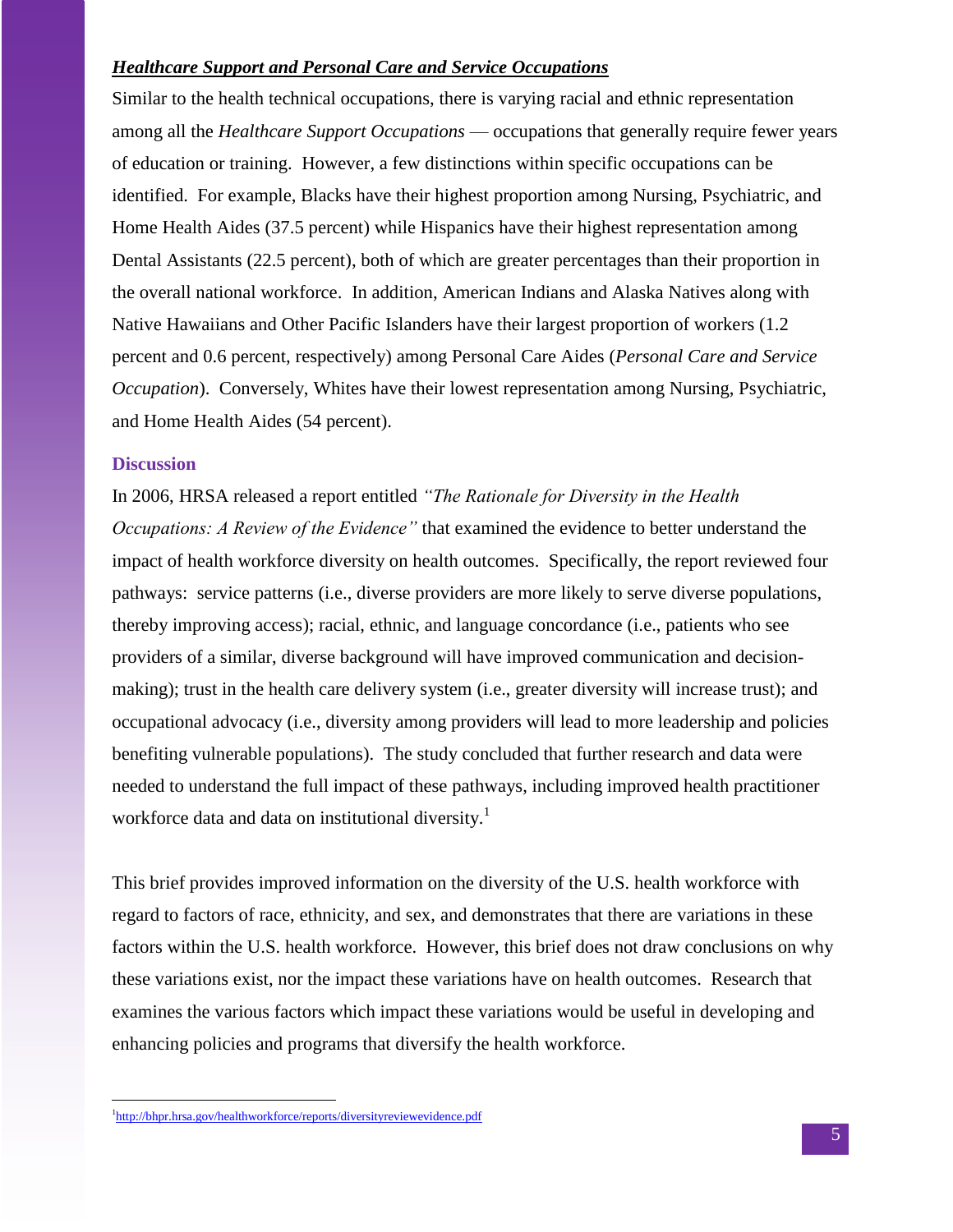One of the major challenges associated with examining sex, race, and ethnicity data is understanding how to best articulate progress for each occupation. A possible method would be to compare each subgroup's proportion in every health occupation compared with their overall representation in the United States. However, such a comparison would mean that every health occupation would need to closely mirror each subgroup's U.S. representation. Although this may be optimal for benchmarking, it may also be important that various factors (e.g., regional factors, educational requirements, need-based geographical distribution of specific workers, etc.) are considered when determining how to best diversify each specific occupation. In addition, each occupational pipeline has its own nuances that could be further investigated through research so that appropriate determination of need and progress can be measured in accurate context.

This brief supports the "HHS Action Plan to Reduce Racial and Ethnic Health Disparities" which was developed to coordinate Departmental activities and assess the impact of such activities towards reducing health disparities. Specifically, by documenting the current state of diversity among the U.S. health workforce, this brief provides health workforce diversity data which can be used to evaluate HHS initiatives aimed at increasing diversity, thereby supporting Goal II of the Action Plan (*Strengthen the nation's Health and Human Services infrastructure and workforce*). 1

The data presented here can be used to inform decision-making for policy about the diversity of the health workforce pipeline. Namely, this information will provide national data to support four major grant programs administered by HRSA's Bureau of Health Workforce—the Health Careers Opportunity Program, Scholarship for Disadvantaged Students, Nursing Workforce Diversity, and the Centers of Excellence. These programs aim to increase the diversity among the nation's health workforce by providing resources to underrepresented health professional students or faculty.

Overall, HRSA is making strides to more closely align the health occupations with the increasing sex, race, and ethnic diversity of the U.S. working-age population.

 $\overline{a}$ 

<sup>&</sup>lt;sup>1</sup>U.S. Department of Health and Human Services (HHS) Action Plan to Reduce Racial and Ethnic Health Disparities: [http://minorityhealth.hhs.gov/npa/files/Plans/HHS/HHS\\_Plan\\_complete.pdf](http://minorityhealth.hhs.gov/npa/files/Plans/HHS/HHS_Plan_complete.pdf)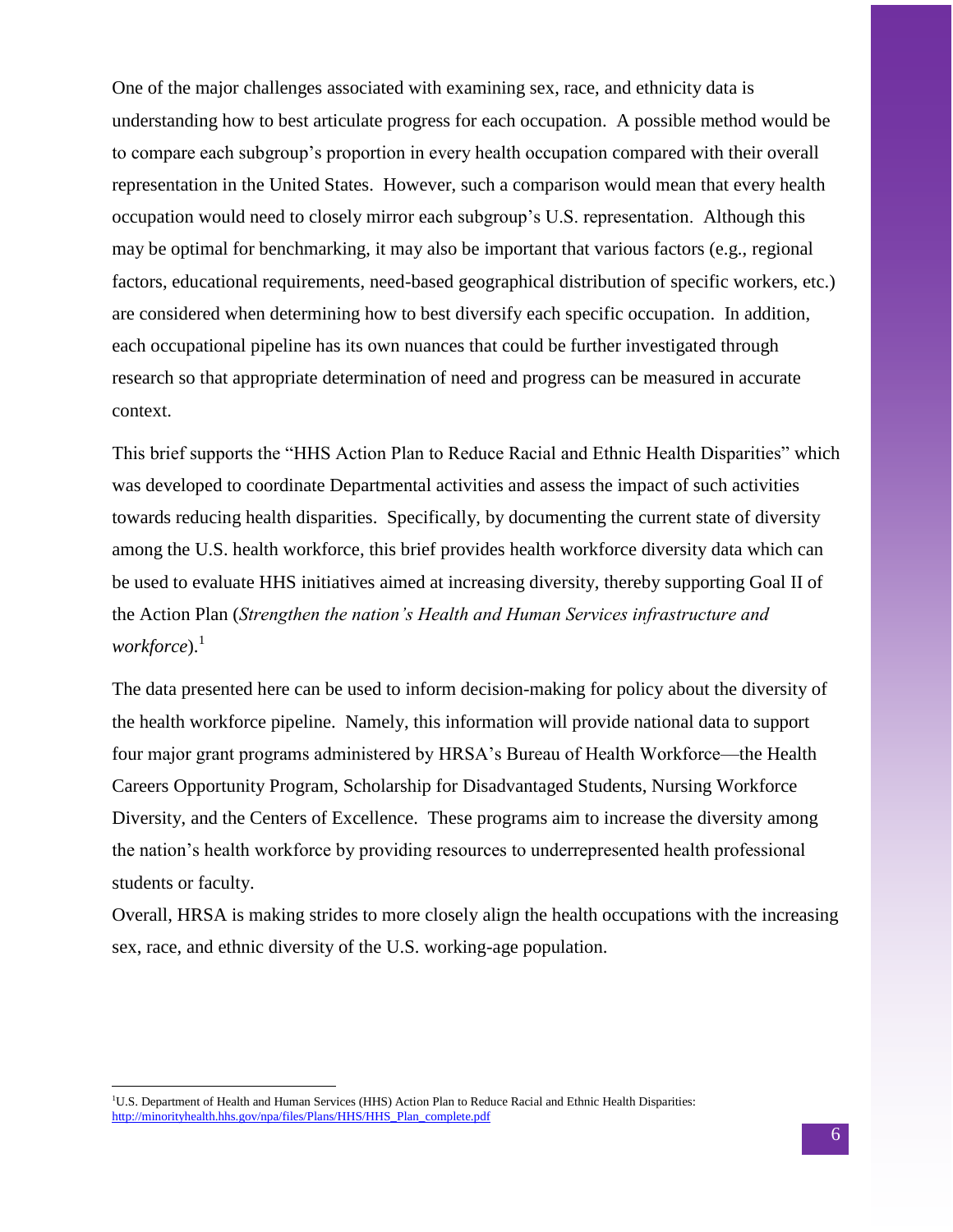|  |  | Table 1. U.S. Health Occupations <sup>1</sup> by Sex, 2010-2012 |  |  |  |
|--|--|-----------------------------------------------------------------|--|--|--|
|--|--|-----------------------------------------------------------------|--|--|--|

<span id="page-7-0"></span>

|                                                                      | <b>Male</b><br>(%) | Female<br>(%) | <b>Total</b><br>Workforce <sup>2</sup> |  |  |  |
|----------------------------------------------------------------------|--------------------|---------------|----------------------------------------|--|--|--|
| <b>U.S. Working-Age Population</b> <sup>3</sup>                      | 52.8               | 47.2          | 133,326,585                            |  |  |  |
| <b>Health Occupations</b>                                            |                    |               |                                        |  |  |  |
| <b>Management Occupations</b>                                        |                    |               |                                        |  |  |  |
| <b>Medical and Health Services Managers</b>                          | 30.0               | 70.0          | 553,748                                |  |  |  |
| Life, Physical, and Social Science Occupations                       |                    |               |                                        |  |  |  |
| Psychologists                                                        | 30.7               | 69.3          | 181,797                                |  |  |  |
| <b>Community and Social Services Occupations</b>                     |                    |               |                                        |  |  |  |
| <b>Counselors</b>                                                    | 30.1               | 69.9          | 653,486                                |  |  |  |
| <b>Social Workers</b>                                                | 19.4               | 80.6          | 724,618                                |  |  |  |
| <b>Healthcare Practitioners and Technical Occupations</b>            |                    |               |                                        |  |  |  |
| <b>Health Diagnosing and Treating Practitioners</b>                  |                    |               |                                        |  |  |  |
| <b>Advanced Practice Registered Nurses<sup>4</sup></b>               | 15.0               | 85.0          | 118,846                                |  |  |  |
| <b>Chiropractors</b>                                                 | 72.7               | 27.3<br>25.5  | 54,444                                 |  |  |  |
| <b>Dentists</b><br><b>Dietitians and Nutritionists</b>               | 74.5<br>10.3       | 89.7          | 157,395<br>79,159                      |  |  |  |
|                                                                      | 60.2               | 39.8          | 33,202                                 |  |  |  |
| Optometrists<br><b>Pharmacists</b>                                   | 46.3               | 53.7          | 261,128                                |  |  |  |
| <b>Physicians</b>                                                    | 65.1               | 34.9          | 835,723                                |  |  |  |
| <b>Physician Assistants</b>                                          | 32.6               | 67.4          | 106,419                                |  |  |  |
| <b>Occupational Therapists</b>                                       | 10.2               | 89.8          | 90,483                                 |  |  |  |
| <b>Physical Therapists</b>                                           | 30.5               | 69.5          | 198,400                                |  |  |  |
| <b>Respiratory Therapists</b>                                        | 34.4               | 65.6          | 98,495                                 |  |  |  |
| <b>Speech-Language Pathologists</b>                                  | 4.1                | 95.9          | 118,209                                |  |  |  |
| <b>Registered Nurses</b>                                             | 9.2                | 90.8          | 2,682,262                              |  |  |  |
| <b>Health Technologists and Technicians</b>                          |                    |               |                                        |  |  |  |
| <b>Dental Hygienists</b>                                             | 2.8                | 97.2          | 151,727                                |  |  |  |
| <b>Diagnostic Related Technologists and Technicians</b>              | 29.0               | 71.0          | 296,311                                |  |  |  |
| <b>Emergency Medical Technicians (EMTs) and Paramedics</b>           | 69.3               | 30.7          | 171,707                                |  |  |  |
| <b>Health Practitioner Support Technologists and Technicians</b>     | 21.9               | 78.1          | 493,953                                |  |  |  |
| <b>Licensed Practical/Vocational Nurses</b>                          | 8.3                | 91.7          | 630,395                                |  |  |  |
| <b>Medical and Clinical Laboratory Technologists and Technicians</b> | 27.0               | 73.0          | 328,620                                |  |  |  |
| <b>Medical Records and Health Information Technicians</b>            | 12.7               | 87.3          | 103,958                                |  |  |  |
| <b>Opticians, Dispensing</b>                                         | 28.6               | 71.4          | 46,701                                 |  |  |  |
| <b>Healthcare Support Occupations</b>                                |                    |               |                                        |  |  |  |
| <b>Dental Assistants</b>                                             | 4.6                | 95.4          | 229,734                                |  |  |  |
| <b>Massage Therapists</b>                                            | 17.1               | 82.9          | 145,554                                |  |  |  |
| <b>Medical Assistants and Other Health Support Occupations</b>       | 12.4               | 87.6          | 719,749                                |  |  |  |
| <b>Nursing, Psychiatric and Home Health Aides</b>                    | 13.0               | 87.0          | 2,150,679                              |  |  |  |
| <b>Physical Therapist Assistants and Aides</b>                       | 28.3               | 71.7          | 65,924                                 |  |  |  |
| <b>Personal Care and Service Occupations</b>                         |                    |               |                                        |  |  |  |
| <b>Personal Care Aides</b>                                           | 15.8               | 84.2          | 992,467                                |  |  |  |
| <b>Office and Administrative Support Occupations</b>                 |                    |               |                                        |  |  |  |
| <b>Medical Secretaries</b>                                           | 3.2                | 96.8          | 630,527                                |  |  |  |

<span id="page-7-3"></span><span id="page-7-2"></span><span id="page-7-1"></span><sup>1</sup>Occupations in this table are grouped and titled in line with the U.S. Government's Standard Occupational Classification system. <sup>2</sup>Total Workforce is estimates from HRSA analysis of ACS PUMS, 2010-2012. The ACS data are based on self-reported occupation.<sup>3</sup> The U.S. Working-age population consists of the population 16 years of age or older from the ACS PUMS, 2010-2012 that are in the workforce. <sup>4</sup>Advanced Practice Registered Nurses include Nurse Anesthetists, Midwives, and Nurse Practitioners.

.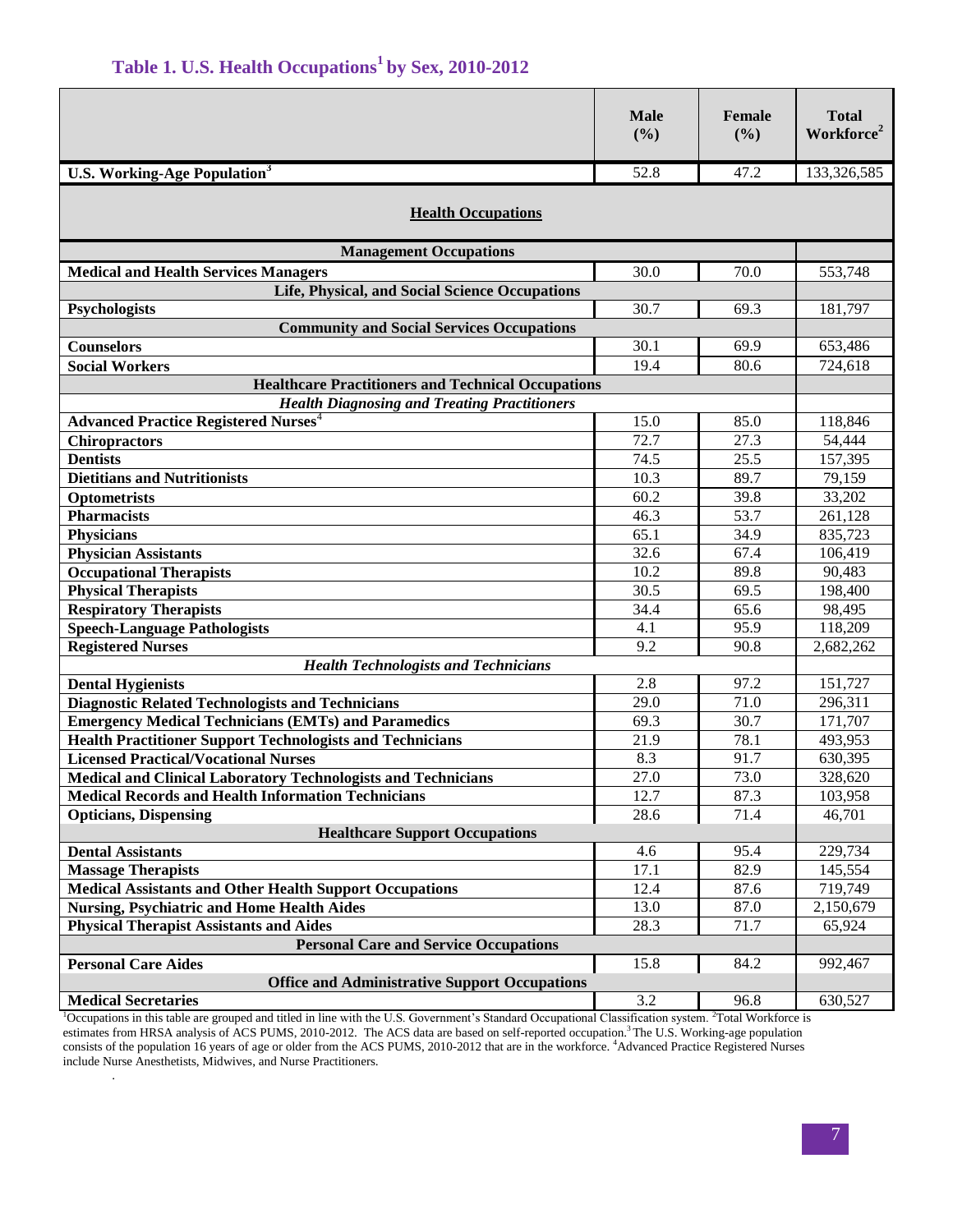|  |  |  | Table 2. U.S. Health Occupations <sup>1</sup> by Race, 2010-2012 |
|--|--|--|------------------------------------------------------------------|
|  |  |  |                                                                  |

|                                                                          | White<br>$(Non-$<br>Hispanic)                   | <b>Black</b> /<br>African-<br>American<br>(Non-<br>Hispanic) | <b>Asian</b><br>$(Non-$<br>Hispanic) | American<br>Indian<br>and<br><b>Alaska</b><br><b>Native</b> | <b>Native</b><br>Hawaiian<br>and Other<br>Pacific<br><b>Islander</b> | Multiple/<br>Other<br>Race<br>$(Non-$<br>Hispanic) |  |
|--------------------------------------------------------------------------|-------------------------------------------------|--------------------------------------------------------------|--------------------------------------|-------------------------------------------------------------|----------------------------------------------------------------------|----------------------------------------------------|--|
|                                                                          |                                                 |                                                              |                                      | (9/0)                                                       |                                                                      |                                                    |  |
| <b>U.S. Working-Age Population<sup>2</sup></b>                           | 77.6                                            | 13.6                                                         | 6.0                                  | 0.7                                                         | 0.2                                                                  | 2.0                                                |  |
|                                                                          | <b>Health Occupations</b>                       |                                                              |                                      |                                                             |                                                                      |                                                    |  |
| <b>Medical and Health Services Managers</b>                              | <b>Management Occupations</b><br>80.8           | 11.8                                                         | 5.0                                  |                                                             | 0.1                                                                  |                                                    |  |
| Life, Physical, and Social Science Occupations                           |                                                 |                                                              |                                      | 0.6                                                         |                                                                      | 1.6                                                |  |
|                                                                          | 89.8                                            | 5.3                                                          | 3.0                                  | 0.3                                                         | <b>NR</b>                                                            | 1.5                                                |  |
| Psychologists                                                            | <b>Community and Social Service Occupations</b> |                                                              |                                      |                                                             |                                                                      |                                                    |  |
| <b>Counselors</b>                                                        | 72.2                                            | 21.7                                                         | 2.8                                  | 0.9                                                         | 0.2                                                                  | 2.2                                                |  |
| <b>Social Workers</b>                                                    | 68.8                                            | 24.8                                                         | 3.1                                  | 1.0                                                         | 0.2                                                                  | 2.1                                                |  |
| <b>Healthcare Practitioners and Technical Occupations</b>                |                                                 |                                                              |                                      |                                                             |                                                                      |                                                    |  |
| <b>Health Diagnosing and Treating Practitioners</b>                      |                                                 |                                                              |                                      |                                                             |                                                                      |                                                    |  |
| <b>Advanced Practice Registered Nurses<sup>3</sup></b>                   | 89.5                                            | 5.2                                                          | 4.0                                  | (0.2)                                                       | NR                                                                   | 1.1                                                |  |
| <b>Chiropractors</b>                                                     | 89.4                                            | 2.5                                                          | 6.6                                  | 0.1                                                         | NR                                                                   | 1.2                                                |  |
| <b>Dentists</b>                                                          | 80.5                                            | 3.3                                                          | 14.5                                 | (0.1)                                                       | NR                                                                   | 1.5                                                |  |
| <b>Dietitians and Nutritionists</b>                                      | 76.0                                            | 15.4                                                         | 6.6                                  | 0.6                                                         | $\rm NR$                                                             | 1.2                                                |  |
| Optometrists                                                             | 82.0                                            | 2.8                                                          | 13.0                                 | NR                                                          | $\ensuremath{\mathbf{NP}}\xspace$                                    | 1.8                                                |  |
| <b>Pharmacists</b>                                                       | 73.7                                            | 5.9                                                          | 18.0                                 | 0.2                                                         | NR                                                                   | 1.8                                                |  |
| <b>Physicians</b>                                                        | 72.2                                            | 5.3                                                          | 20.0                                 | 0.2                                                         | 0.03                                                                 | 2.2                                                |  |
| <b>Physician Assistants</b>                                              | 81.6                                            | 8.0                                                          | $7.2\,$                              | 0.3                                                         | $\rm NR$                                                             | 2.9                                                |  |
| <b>Occupational Therapists</b>                                           | 87.2                                            | 5.0                                                          | 6.3                                  | (0.2)                                                       | $\ensuremath{\mathbf{NP}}\xspace$                                    | 1.2                                                |  |
| <b>Physical Therapists</b>                                               | 82.8                                            | 4.2                                                          | 11.4                                 | 0.2                                                         | NR                                                                   | 1.2                                                |  |
| <b>Respiratory Therapists</b>                                            | 77.5                                            | 13.5                                                         | 6.7                                  | 0.3                                                         | (0.1)                                                                | 1.8                                                |  |
| <b>Speech-Language Pathologists</b>                                      | 92.0                                            | 4.6                                                          | 2.1                                  | 0.2                                                         | NR                                                                   | 1.1                                                |  |
| <b>Registered Nurses</b>                                                 | 78.6                                            | 10.7                                                         | 8.8                                  | 0.4                                                         | 0.1                                                                  | 1.4                                                |  |
|                                                                          | <b>Health Technologists and Technicians</b>     |                                                              |                                      |                                                             |                                                                      |                                                    |  |
| <b>Dental Hygienists</b>                                                 | 91.6                                            | 2.9                                                          | 3.6                                  | 0.4                                                         | <b>NR</b>                                                            | 1.5                                                |  |
| <b>Diagnostic Related Technologists and Technicians</b>                  | 84.8                                            | 8.1                                                          | 5.0                                  | 0.5                                                         | (0.1)                                                                | 1.6                                                |  |
| <b>Emergency Medical Technicians and Paramedics</b>                      | 89.3                                            | 6.7                                                          | 1.3                                  | 0.8                                                         | (0.1)                                                                | 1.7                                                |  |
| <b>Health Practitioner Support Technologists and</b>                     |                                                 |                                                              |                                      |                                                             |                                                                      |                                                    |  |
| <b>Technicians</b>                                                       | 75.8                                            | 14.3                                                         | 7.2                                  | 0.7                                                         | 0.1                                                                  | 1.9                                                |  |
| <b>Licensed Practical/Vocational Nurses</b>                              | 68.2                                            | 25.0                                                         | $\overline{4.1}$                     | 0.7                                                         | 0.1                                                                  | 1.8                                                |  |
| <b>Medical and Clinical Laboratory Technologists and</b>                 |                                                 |                                                              |                                      |                                                             |                                                                      |                                                    |  |
| <b>Technicians</b>                                                       | 68.5                                            | 14.9                                                         | 13.3                                 | 0.7                                                         | 0.2                                                                  | 2.4                                                |  |
| <b>Medical Records and Health Information Technicians</b>                | 73.2                                            | 18.0                                                         | 6.0                                  | 1.4                                                         | (0.1)                                                                | 1.4                                                |  |
| <b>Opticians, Dispensing</b>                                             | 87.4                                            | 5.6                                                          | 4.6                                  | 0.6                                                         | $\overline{\text{NP}}$                                               | 1.7                                                |  |
| <b>Healthcare Support Occupations</b>                                    |                                                 |                                                              |                                      |                                                             |                                                                      |                                                    |  |
| <b>Dental Assistants</b>                                                 | 81.1                                            | 8.8                                                          | 6.9                                  | 1.0                                                         | (0.1)                                                                | 2.2                                                |  |
| <b>Massage Therapists</b>                                                | 83.6                                            | 5.2                                                          | 7.9                                  | 0.5                                                         | (0.2)                                                                | 2.6                                                |  |
| <b>Medical Assistants and Other Health Support</b><br><b>Occupations</b> | 72.6                                            | 18.4                                                         | 5.3                                  | 0.8                                                         | 0.4                                                                  | 2.4                                                |  |
| <b>Nursing, Psychiatric and Home Health Aides</b>                        | 54.0                                            | 37.5                                                         | 5.1                                  | 1.0                                                         | 0.2                                                                  | 2.3                                                |  |
| <b>Physical Therapist Assistants and Aides</b>                           | 83.4                                            | 9.5                                                          | 5.3                                  | (0.3)                                                       | NR                                                                   | 1.5                                                |  |
| <b>Personal Care and Service Occupations</b>                             |                                                 |                                                              |                                      |                                                             |                                                                      |                                                    |  |
| <b>Personal Care Aides</b>                                               | 59.0                                            | 28.0                                                         | 8.7                                  | 1.2                                                         | 0.6                                                                  | 0.2                                                |  |
| <b>Office and Administrative Support Occupations</b>                     |                                                 |                                                              |                                      |                                                             |                                                                      |                                                    |  |
| <b>Medical Secretaries</b>                                               | 81.2                                            | 13.1                                                         | 3.4                                  | 0.6                                                         | 0.1                                                                  | 1.6                                                |  |
|                                                                          |                                                 |                                                              |                                      |                                                             |                                                                      |                                                    |  |

<sup>1</sup>Occupations are listed and titled as in U.S. Government's Standard Occupational Classification system. <sup>2</sup>The U.S. Working-age population consists of the population 16 years of age or older from the ACS PUMS, 2010-2012. <sup>3</sup>Includes Nurse Anesthetists, Midwives, and Nurse Practitioners.

Note: Total Workforce totals for Table 2 concerning the U.S. working-age population and each health occupation are the same totals from Table 1. Not all totals equal 100 percent due to rounding. Numbers in parenthesis represent estimates with relative standard errors  $(RSE) \ge 20\%$  and should be used with caution. NR – Data are not reported because  $RSE \ge 30\%$ ; estimate does not meet standards of reliability. NP – There are no data present in the 2010-2012 ACS PUMS for this subgroup. .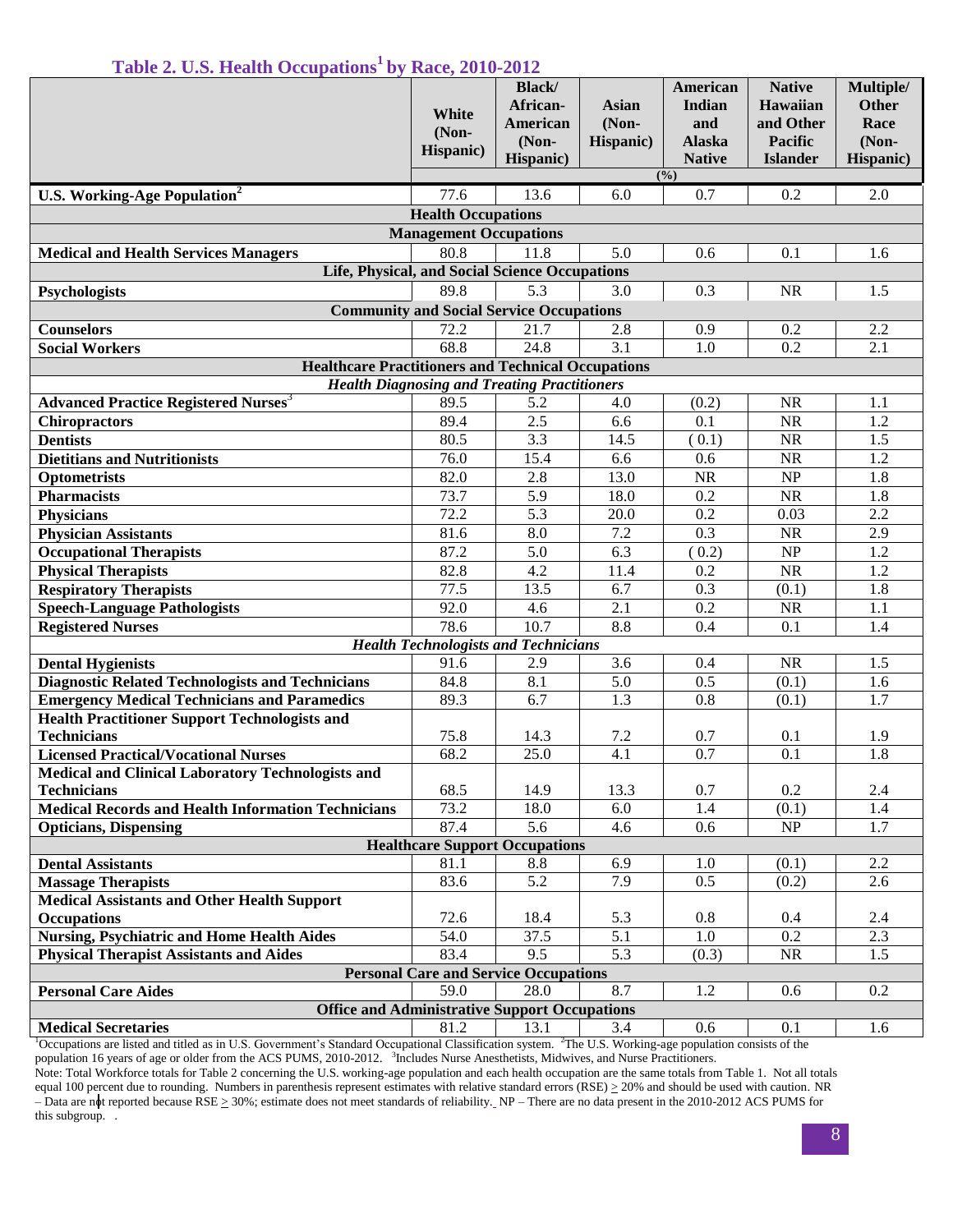# **Table 3. U.S. Health Occupations<sup>1</sup>by Hispanic or Latino Ethnicity, 2010-2012**

|                                                                                    | <b>Hispanic or</b><br>Latino<br>(%) | <b>Non-Hispanic</b><br>or Latino<br>(%) | <b>Total</b><br>Workforce <sup>2</sup><br>(%) |  |  |
|------------------------------------------------------------------------------------|-------------------------------------|-----------------------------------------|-----------------------------------------------|--|--|
| <b>U.S. Working-Age Population</b> <sup>3</sup>                                    | 15.5                                | 84.5                                    | 24,513,125                                    |  |  |
| <b>Health Occupations</b>                                                          |                                     |                                         |                                               |  |  |
| <b>Management Occupations</b>                                                      |                                     |                                         |                                               |  |  |
| <b>Medical and Health Services Managers</b>                                        | 7.9                                 | 92.1                                    | 47,643                                        |  |  |
| Life, Physical, and Social Science Occupations                                     |                                     |                                         |                                               |  |  |
| Psychologists                                                                      | 6.2                                 | 93.8                                    | 12,002                                        |  |  |
| <b>Community and Social Service Occupations</b>                                    |                                     |                                         |                                               |  |  |
| Counselors                                                                         | 10.4                                | 89.6                                    | 75,519                                        |  |  |
| <b>Social Workers</b>                                                              | 11.6                                | 88.4                                    | 95,117                                        |  |  |
| <b>Healthcare Practitioners and Technical Occupations</b>                          |                                     |                                         |                                               |  |  |
| <b>Health Diagnosing and Treating Practitioners</b>                                |                                     |                                         |                                               |  |  |
| <b>Advanced Practice Registered Nurses</b> <sup>4</sup>                            | 4.4                                 | 95.6<br>96.6                            | 5,487                                         |  |  |
| <b>Chiropractors</b><br><b>Dentists</b>                                            | 3.4<br>6.1                          | 93.9                                    | 1,936<br>10,247                               |  |  |
| <b>Dietitians and Nutritionists</b>                                                | 9.1                                 | 90.9                                    | 7,920                                         |  |  |
| Optometrists                                                                       | 4.9                                 | 95.1                                    | 1,725                                         |  |  |
| <b>Pharmacists</b>                                                                 | 4.0                                 | 96.0                                    | 10,894                                        |  |  |
| <b>Physicians</b>                                                                  | 6.0                                 | 94.0                                    | 53,224                                        |  |  |
| <b>Physician Assistants</b>                                                        | 10.8                                | 89.2                                    | 12,901                                        |  |  |
| <b>Occupational Therapists</b>                                                     | 4.3                                 | 95.7                                    | 4,032                                         |  |  |
| <b>Physical Therapists</b>                                                         | 4.2                                 | 95.8                                    | 8,709                                         |  |  |
| <b>Respiratory Therapists</b>                                                      | 7.5                                 | 92.5                                    | 8,046                                         |  |  |
| <b>Speech-Language Pathologists</b>                                                | 5.8                                 | 94.2                                    | 7,247                                         |  |  |
| <b>Registered Nurses</b>                                                           | 5.4                                 | 94.6                                    | 154,166                                       |  |  |
| <b>Health Technologists and Technicians</b>                                        |                                     |                                         |                                               |  |  |
| <b>Dental Hygienists</b>                                                           | 5.7                                 | 94.3                                    | 9,197                                         |  |  |
| <b>Diagnostic Related Technologists and Technicians</b>                            | 9.1                                 | 90.9                                    | 29,773                                        |  |  |
| <b>Emergency Medical Technicians (EMTs) and Paramedics</b>                         | 10.9                                | 89.1                                    | 20,988                                        |  |  |
| <b>Health Practitioner Support Technologists and Technicians</b>                   | 8.4                                 | 91.6                                    | 62,449                                        |  |  |
| <b>Licensed Practical/Vocational Nurses</b>                                        | 8.2                                 | 91.8                                    | 57,439                                        |  |  |
| <b>Medical and Clinical Laboratory Technologists and Technicians</b>               | 9.2                                 | 90.8                                    | 33,176                                        |  |  |
| <b>Medical Records and Health Information Technicians</b>                          | 13.8                                | 86.2                                    | 16,593                                        |  |  |
| <b>Opticians, Dispensing</b>                                                       | 12.4                                | 87.6                                    | 6,606                                         |  |  |
| <b>Healthcare Support Occupations</b>                                              |                                     |                                         |                                               |  |  |
| <b>Dental Assistants</b>                                                           | 22.5                                | 77.5                                    | 66,542                                        |  |  |
| <b>Massage Therapists</b>                                                          | 9.4                                 | $\frac{90.6}{90.6}$                     | 15,174                                        |  |  |
| <b>Medical Assistants and Other Health Support Occupations</b>                     | 19.0                                | 81.0                                    | 169,141                                       |  |  |
| <b>Nursing, Psychiatric and Home Health Aides</b>                                  | 13.4                                | 86.6                                    | 334,152                                       |  |  |
| <b>Physical Therapist Assistants and Aides</b>                                     | 9.3                                 | 90.7                                    | 7,865                                         |  |  |
| <b>Personal Care and Service Occupations</b>                                       |                                     |                                         |                                               |  |  |
| <b>Personal Care Aides</b><br><b>Office and Administrative Support Occupations</b> | 17.7                                | 82.3                                    | 214,092                                       |  |  |
| <b>Medical Secretaries</b>                                                         | 10.7                                | 89.3                                    | 75,290                                        |  |  |

<sup>1</sup>Occupations in this table are listed and titled in line with the U.S. Government's Standard Occupational Classification system.<sup>2</sup>Total Workforce are estimates from HRSA analysis of ACS PUMS, 2010-2012. The ACS data are based on self-reported occupation.<sup>3</sup>The U.S. working- age population consists of the population 16 years of age or older from the ACS PUMS, 2010-2012. <sup>4</sup>Advanced Practice Registered Nurses include Nurse Anesthetists, Midwives, and Nurse Practitioners.